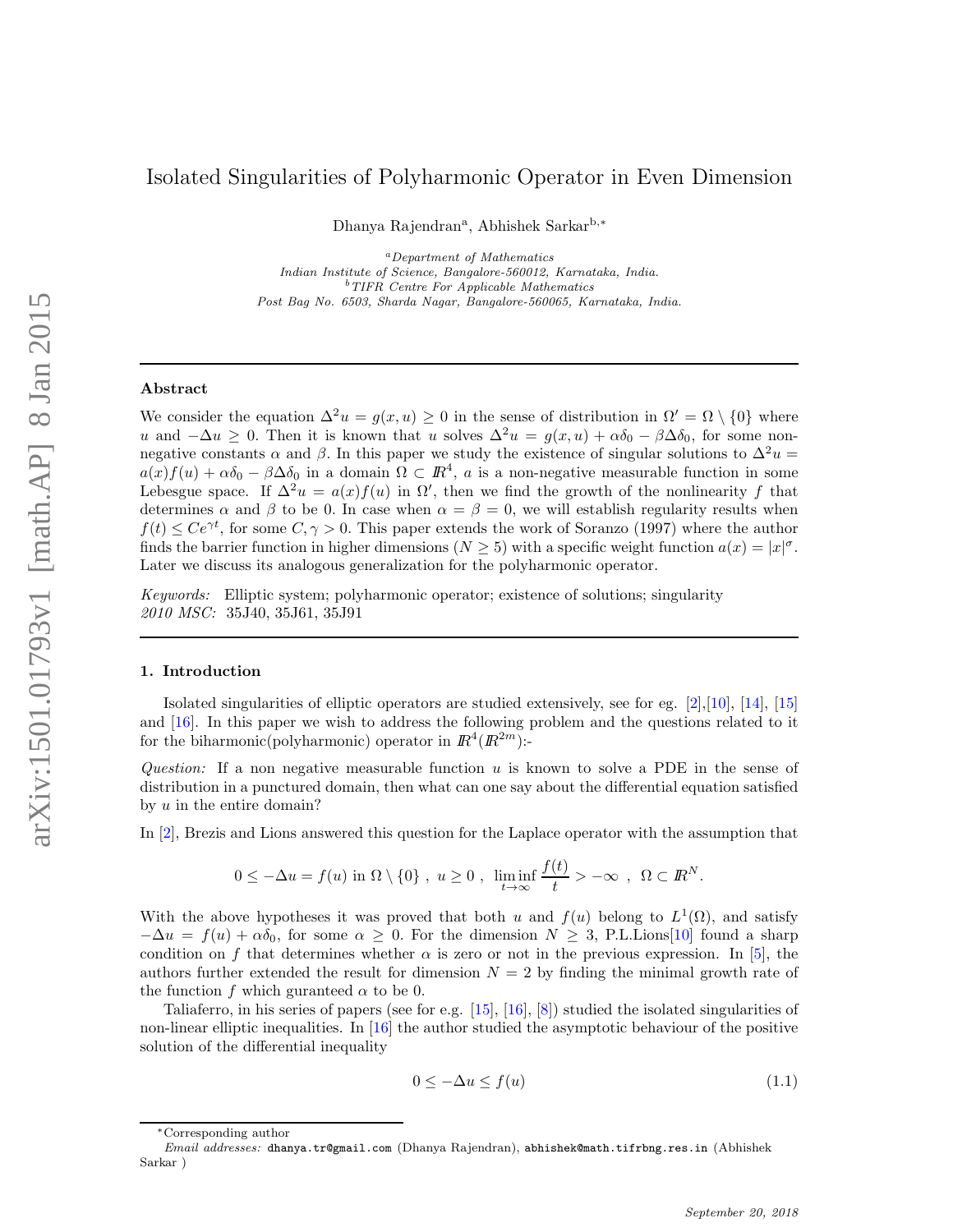in a punctured domain under various assumptions on f. If  $N \geq 3$  and the function f has a "supercritical" growth as in Lions[10], (i.e.  $\lim_{t\to\infty} \frac{f(t)}{t}$  $\frac{f(t)}{t^{\frac{N}{N-2}}} = \infty$ , then there exists arbitrarily 'large solutions' of (1.1). When  $N = 2$ , it was proved that there exists a punctured neighborhood of the origin such that  $(1.1)$  admits arbitrarily large solutions near the origin, provided that  $\log f(t)$  has a superlinear growth at infinity. Moreover author characterizes the singularity at the origin of all solutions u of  $(1.1)$  when  $\log f(t)$  has a sublinear growth. Later Taliaferro, Ghergu and Moradifam in [8] generalized these results to polyharmonic inequalities.

The study of the polyharmonic equations of the type  $(-\Delta)^mu = h(x, u)$  is associated to splitting the equation into a non-linear coupled system involving Laplace operator alone. Orsina and Ponce[12] proved the existence of solutions to

(1) 
$$
\begin{cases}\n-\Delta u = f(u, v) + \mu & \text{in } \Omega, \\
-\Delta v = g(u, v) + \eta & \text{in } \Omega, \\
u = v = 0 & \text{on } \partial\Omega.\n\end{cases}
$$

with the assumption that the continuous functions  $f$  and  $g$  are non increasing in first and second variables respectively with  $f(0, t) = g(s, 0) = 0$ . But here the authors assumed that  $\mu$  and  $\eta$ are diffusive measures and Dirac distribution is not a diffusive measure. Considerable amount of existence/non-existence results have been proved for the problem (1) when f is a function of v alone and g depends only on u and  $\mu$ ,  $\eta$  are Radon measures. For eg. see [1] where the authors assumed  $f(u, v) = v^p$ ,  $g(u, v) = u^q$  and with non-homogenous boundary condition. In [6] authors dealt with sign changing functions  $f$  and  $g$ , with a polynomial type growth at infinity and the measure  $\mu$  and  $\eta$  were assumed to be multiples of  $\delta_0$ .

Our paper is closely related to the work of Soranzo [14] where author considers the equation:

$$
\Delta^2 u = |x|^{\sigma} u^p \text{ with } u > 0, \ -\Delta u > 0 \text{ in } \Omega \subset \mathbb{R}^N, N \ge 4 \text{ and } \sigma \in (-4, 0).
$$

A complete description of the singularity was provided when  $1 < p < \frac{N+\sigma}{N-4}$  for  $N \ge 5$ , or  $1 < p < \infty$ when  $N = 4$ . In this work we prove that the results of Soranzo can be improved for the dimension  $N = 4$  by replacing  $u^p$  by more general exponential type function.

### 2. Preliminaries

We assume that  $\Omega$  is a bounded open set in  $\mathbb{R}^N$ ,  $N \geq 4$  with smooth boundary and  $0 \in \Omega$ . We denote  $\Omega'$  to be  $\Omega \setminus \{0\}$ . In this section we discuss some of the well known results for biharmonic operator.

**Theorem 2.1.** *(Brezis - Lions [2])* Let  $u \in L^1_{loc}(\Omega')$  be such that  $\Delta u \in L^1_{loc}(\Omega')$  in the sense of  $distributions in \Omega', u \geq 0 in \Omega such that$ 

$$
-\Delta u + au \ge g \ a.e \ in \ \Omega,
$$

where a is a positive constant and  $g \in L^1_{loc}(\Omega)$ . Then there exist  $\varphi \in L^1_{loc}(\Omega)$  and  $\alpha \geq 0$  such that

$$
-\Delta u = \varphi + \alpha \delta_0 \text{ in } \mathcal{D}'(B_R) \tag{2.1}
$$

*where*  $\delta_0$  *is the Dirac mass at origin.In particular,*  $u \in M_{loc}^p(B_R)^{-1}$  *where*  $p = N/N - 2$  *when*  $N \geq 3$  *and*  $1 \leq p < \infty$  *is arbitrary when*  $N = 2$ *.* 

**Theorem 2.2.** *(Weyl Lemma, Simader*[13]) Suppose  $G \subset \mathbb{R}^N$  be open and let  $u \in L^1_{loc}(G)$ *satisfies*

$$
\int_G u\Delta^2\varphi dx = 0 \text{ for all } \varphi \in C_c^{\infty}(G), \text{ i.e. } \Delta^2 u = 0 \text{ in } \mathcal{D}'(G).
$$

*Then there exists*  $\tilde{u} \in C^{\infty}(G)$  *with*  $\Delta^2 \tilde{u} = 0$  *and*  $u = \tilde{u}$  *a.e in G*.

<sup>&</sup>lt;sup>1</sup>  $M_{loc}^p(B_R)$  denotes the *Marcinkeiwicz space*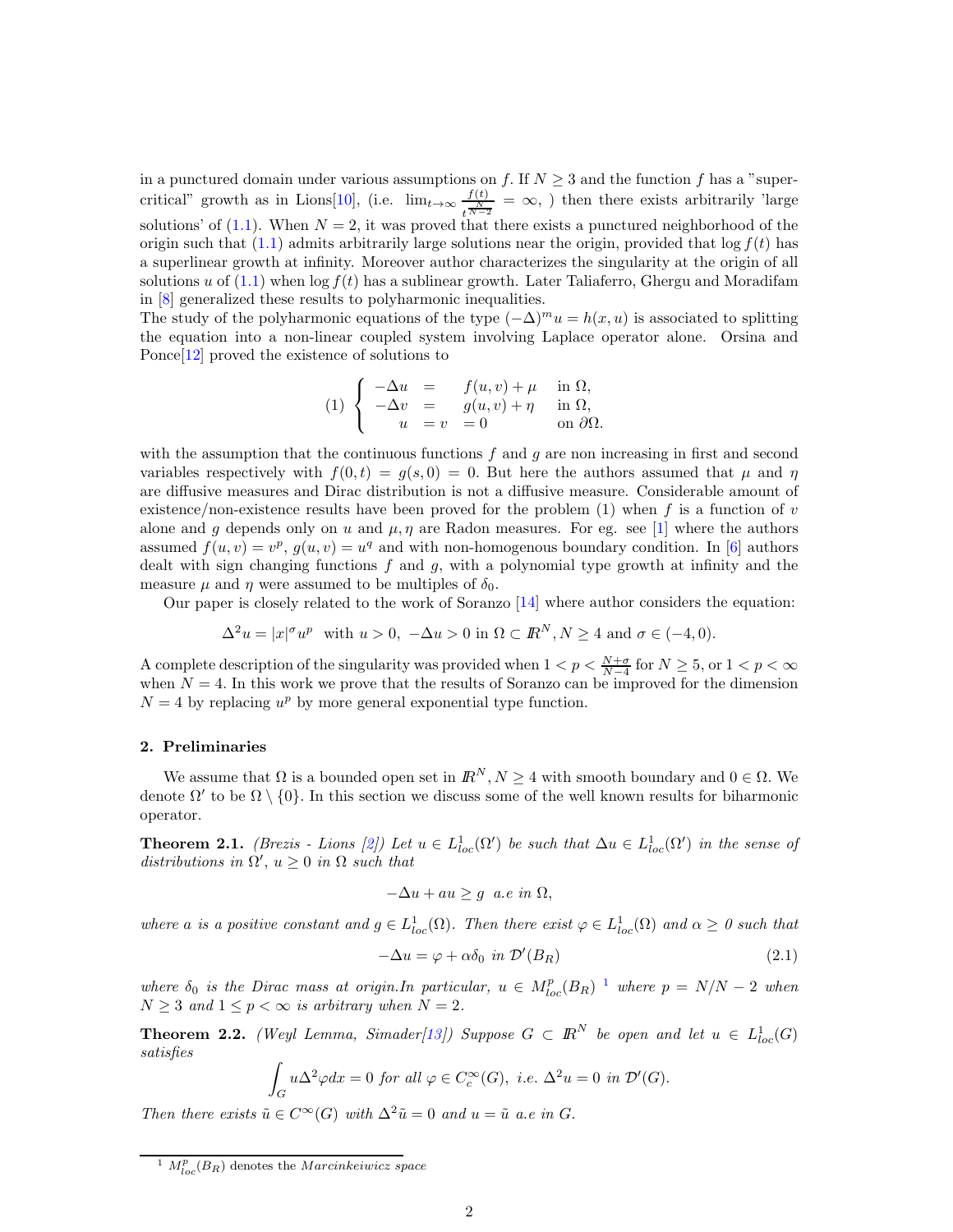**Theorem 2.3.** *(Weak maximum principle:) Let*  $u \in W^{4,r}(\Omega)$  *be a solution of* 

$$
\begin{cases} \Delta^2 u = f(x) \ge 0 & \text{in } \Omega \\ u \ge 0, -\Delta u \ge 0 & \text{on } \partial\Omega \end{cases}
$$

*Then we have*  $u \geq 0$  *and*  $-\Delta u \geq 0$  *in*  $\Omega$ *.* 

Proof of maximum principle easily follows by splitting the equation into a (coupled) system of second order PDE's say:  $w = -\Delta u$  and  $-\Delta w = f$  with the corresponding boundary conditions. Using similar ideas we can infact prove a maximum principle with weaker assumptions on the the smoothness of  $u$ , which is stated below:

**Theorem 2.4.** Let  $u, \Delta u \in L^1(\Omega)$  and  $\Delta^2 u \geq 0$  in the sense of distributions. Also assume that u, ∆u *are continuous near* ∂Ω *and* u > 0, −∆u > 0 *near* ∂Ω. *Then* u(x) ≥ 0 *in* Ω.

**Definition 2.1.** *Fundamental solution of*  $\Delta^2$  *is defined as a locally integrable function*  $\Phi$  *in*  $\mathbb{R}^N$ *for which*  $\Delta^2 \Phi = \delta_0$  *and precisely expressed as* 

$$
\Phi(x) = a_N \begin{cases} |x|^{4-N} & \text{if} \quad N \ge 5\\ \log \frac{5}{|x|} & \text{if} \quad N = 4\\ |x| & \text{if} \quad N = 3\\ |x|^2 \log \frac{5}{|x|} & \text{if} \quad N = 2 \end{cases}
$$

*for some constant*  $a_N > 0$ .

**Theorem 2.5.** Suppose  $g : \Omega' \times [0, \infty) \to \mathbb{R}^+$  be a measurable function and let u,  $\Delta u$  and  $\Delta^2 u \in$  $L^1_{loc}(\Omega')$ . Let  $\Delta^2 u = g(x, u)$  in  $\mathcal{D}'(\Omega')$  with  $u \geq 0$  and  $-\Delta u \geq 0$  a.e in  $\Omega'$ . Then  $u, g(x, u) \in L^1_{loc}(\Omega)$ *and there exist a non-negative constants*  $\alpha$ ,  $\beta$  *such that*  $\Delta^2 u = g(x, u) + \alpha \delta_0 - \beta \Delta \delta_0$  *in*  $\mathcal{D}'(\Omega)$ .

Proof: Let us write  $w = -\Delta u$ . Then  $-\Delta w = g(x, u) \geq 0$  in  $\mathcal{D}'(\Omega')$  and also given that  $w, g(x, u) \in$  $L^1_{loc}(\Omega')$ . Now as a direct application of Brezis-Lions Theorem 4.4, we obtain

$$
-\Delta w = g(x, u) + \alpha \delta_0 \text{ for some } \alpha \ge 0
$$
\n(2.2)

and  $w, g(x, u) \in L^1_{loc}(\Omega)$ . Since  $-\Delta u = w \geq 0$  in  $\Omega'$  again by Theorem 4.4  $u \in L^1_{loc}(\Omega)$  and

$$
-\Delta u = w + \beta \delta_0 \text{ for some } \beta \ge 0.
$$

Now substituting  $w = -\Delta u - \beta \delta_0$  in (2.2) we get

$$
\Delta^2 u = g(x, u) + \alpha \delta_0 - \beta \Delta \delta_0. \tag{2.3}
$$

Extending  $g(x, u)$  to be zero outside  $\Omega$  we get  $\Delta^2(u - f(u) * \Phi - \alpha \Phi - \beta \Gamma) = 0$  in  $\mathcal{D}'(\Omega)$ . By Weyl's lemma for biharmonic operators, there exists a biharmonic function  $h \in C^{\infty}(\Omega)$  and

$$
u = g(x, u) * \Phi + \alpha \Phi + \beta \Gamma + h \ a.e \ \text{in} \ \Omega.
$$

Note that  $\Gamma(x)$  belongs to Marcinkeiwicz space  $M^{\frac{N}{N-2}}(\Omega)$  when  $N \geq 2$ . By the property of the convolution of an  $L^1$  function with the functions in  $M^{\frac{N}{N-2}}(I\!\!R^N)$  we obtain  $u \in M^{\frac{N}{N-2}}_{loc}(\Omega)$ .  $\Box$ . The above result has been proved in [14](see Theorem 2) as an application of their main result on the system of equations. Proof is essentially based on the idea of Brezis-Lions type estimates. We have instead given a direct alternative proof for the same result. Theorem 2.5 can be extended for polyharmonic operator in a standard way, for details see Theorem 4.1 .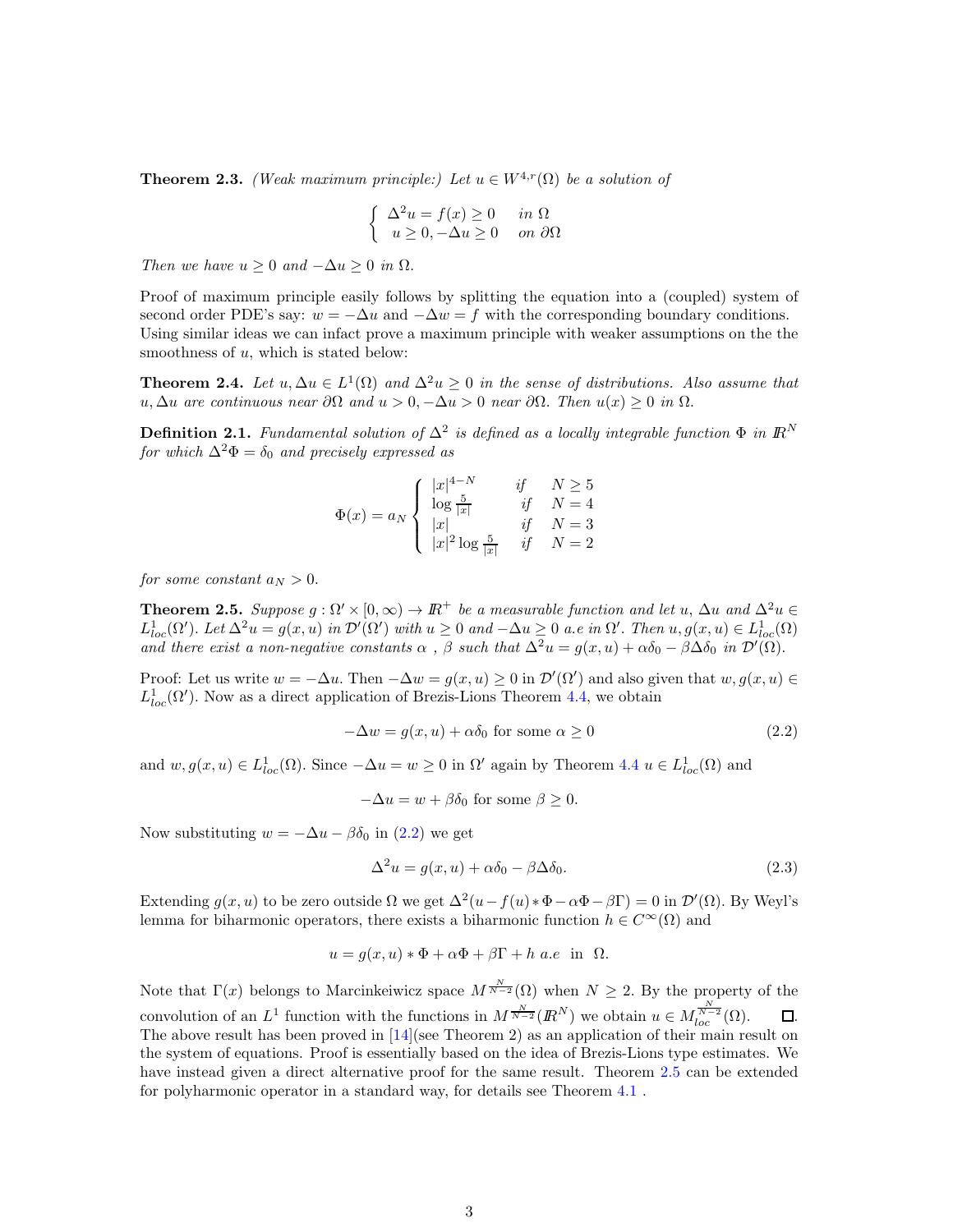## 3. Biharmonic operator in  $I\!\!R^4$

In this section we will restrict ourselves to the dimension  $N = 4$  and  $g(x, u)$  to take a specific form  $g(x, u) = a(x) f(u)$ . Let  $\Omega$  be a bounded open set in  $\mathbb{R}^4$ ,  $0 \in \Omega$  and denote  $\Omega' = \Omega \setminus \{0\}$ . We assume

- (H1)  $f : [0, \infty) \longrightarrow [0, \infty)$  is a continuous function which is nondecreasing in  $\mathbb{R}^+$  and  $f(0) = 0$ .
- (H2)  $a(x)$  is a non-negative measurable function in  $L^k(\Omega)$  for some  $k > \frac{4}{3}$ .
- (H3) There exists  $r_0 > 0$  such that  $\operatorname{essinf}_{B_{r_0}} a(x) > 0$ .

Let  $u$  be a measurable function which solves the following problem:

$$
(P) \qquad \begin{cases} \Delta^2 u = a(x)f(u) & \text{in } \Omega' \\ u \ge 0, & -\Delta u \ge 0 \text{ in } \Omega' \end{cases}
$$

From Theorem 2.5 we know that u is a distributional solution of  $(P_{\alpha,\beta})$ 

$$
(P_{\alpha,\beta}) \qquad \begin{cases} \Delta^2 u = a(x)f(u) + \alpha \delta_0 - \beta \Delta \delta_0 \\ u \ge 0 & -\Delta u \ge 0 \\ \alpha, \beta \ge 0, u \text{ and } a(x)f(u) \in L^1(\Omega). \end{cases} \text{ in } \Omega,
$$

The assumption  $(H3)$  suggests that the presence of such a weight function does not reduce the singularity of  $a(x) f(u)$  at origin. In particular, if  $a(x) = |x|^{\sigma}$  for  $\sigma \in (-3,0)$ , then  $a(x)$  satisfies  $(H2)$  and  $(H3)$ .

Now assume that

$$
\lim_{t \to \infty} \frac{f(t)}{t^2} = c \in (0, \infty].
$$
\n(3.1)

i.e.  $f(t)$  grows at least at a rate of  $t^2$  near infinity. Then for some  $t_0$  large enough, we have  $f(t) \geq \frac{c}{2}$  $\frac{c}{2}t^2$  for all  $t \ge t_0$ . Suppose u is a solution of  $(P_{\alpha,\beta})$  and f satisfies 3.1. Then we know that for some biharmonic function h

$$
u(x) = a(x)f(u) * \Phi + \alpha \Phi + \beta \Gamma + h \ a.e \ \text{in} \ \Omega
$$

where  $\Phi$  is the fundamental solution of biharmonic operator in  $\mathbb{R}^4$  and  $\Gamma$  is the fundamental solution of  $-\Delta$  in  $\mathbb{R}^4$ . Since  $\alpha$  and  $a(x)f(u)$  are non-negative, we have  $u(x) \geq \beta \Gamma(x) + h(x)$ . If  $\beta \neq 0$ , fix an  $\tilde{r} \in (0, r_0)$  such that  $u(x) \geq \frac{\beta}{2\cdot 2!}$  $\frac{\varepsilon}{2\pi^2|x|^2} \ge t_0$  whenever  $|x| < \tilde{r}$ . Now,

$$
\int_{B_{\tilde{r}}} a(x)f(u) \ge C \int_{B_{\tilde{r}}} |x|^{-4} = \infty
$$

which is a contradiction since  $a(x)f(u) \in L^1(\Omega)$ . Thus  $\beta = 0$  if  $f(t)$  grows at a rate faster than  $t^2$ near infinity. We state this result in the next lemma.

**Lemma 3.1.** Let f satisfies the condition  $(3.1)$  and u solves  $(P)$ . Then for some  $\alpha$  non-negative  $\Delta^2 u = a(x) f(u) + \alpha \delta_0$  *in*  $\mathcal{D}'(\Omega)$ .

Now onwards we assume that  $f$  satisfies  $(3.1)$ . We would like to address following questions in this paper:

- 1. Can we find a sharp condition on f that determines whether  $\alpha = 0$  or not in  $(P_{\alpha,0})$ ?
- 2. If  $\alpha = 0$ , is it true that u is regular in  $\Omega$ ?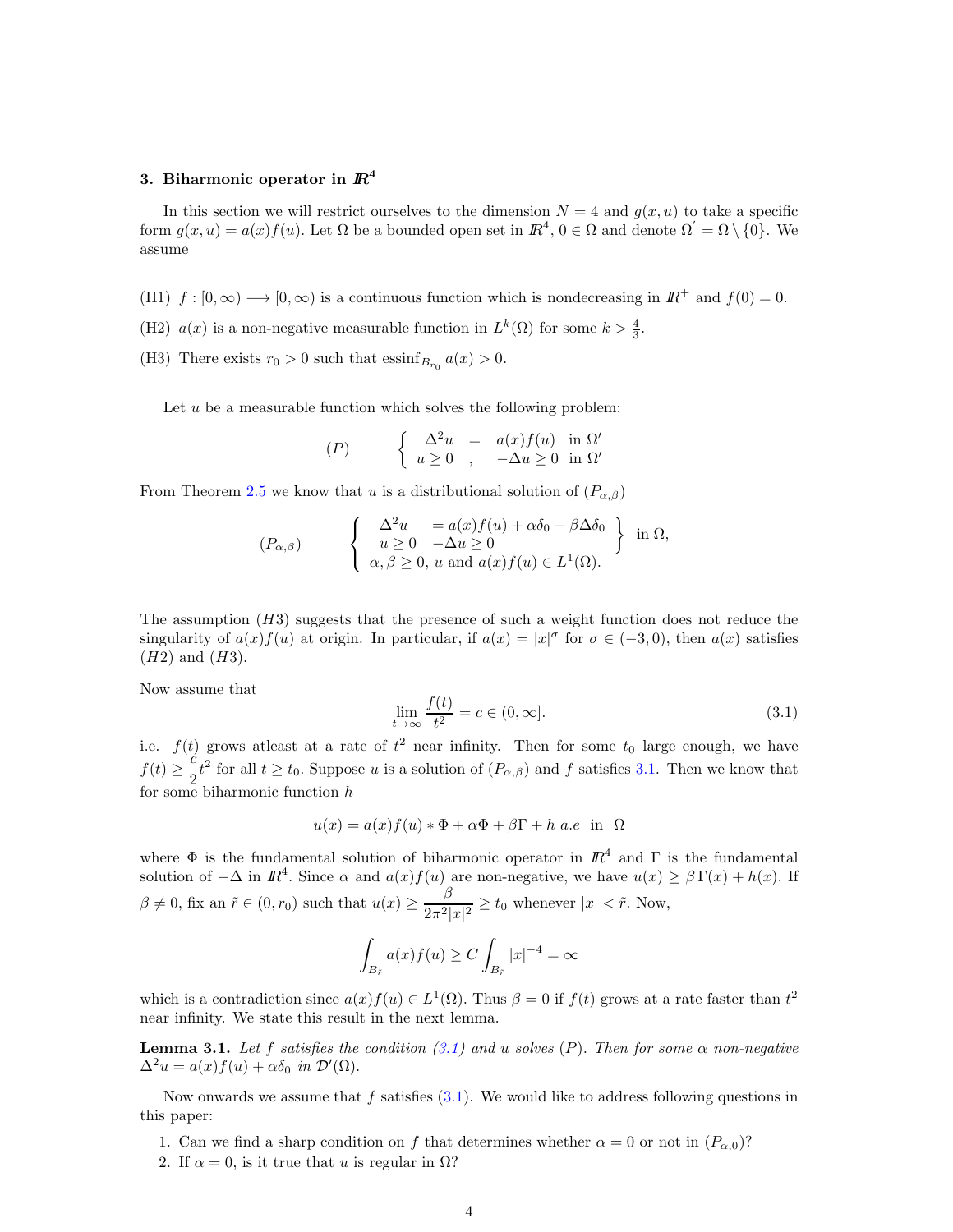Definition 3.1. *We call* f *a sub-exponential type function if*

$$
\lim_{t \to \infty} f(t)e^{-\gamma t} \le C \quad \text{for} \quad \text{some} \quad \gamma, C > 0.
$$

*We call* f *to be of super-exponential type if it is not a sub-exponential type function.*

We will show that the above two questions can be answered based on the non-linearity being a sub-exponential type function or not.

Theorem 3.1. *(Removable Singularity) Let* f *be a super-exponential type function and* u *is a distributional solution of*  $(P)$ . *Then* u *extends as a distributional solution of*  $(P_{0,0})$ .

Proof: Given u solves (P), we know that  $\Delta^2 u = a(x)f(u) + \alpha \delta_0 - \beta \Delta \delta_0$  for some  $\alpha, \beta \ge 0$ . To show the extendability of the distributional solution we need to prove  $\alpha = \beta = 0$ . Since f is of super exponential type function, from Lemma 3.1 it is clear that  $\beta = 0$ . Let us assume that  $\alpha > 0$  and derive a contradiction. Note that we can find an r small enough such that  $u(x) \ge -\frac{\alpha}{16}$  $\frac{c}{16\pi^2}\log|x|$ whenever  $|x| < r$ . Since f is not a sub-exponential type function, for a given  $\gamma > 0$  there exists  $t_0 > 0$  such that  $f(t) \ge e^{\gamma t}$  for all  $t \ge t_0$ . Thus,

$$
f(u(x)) \ge f\left(-\frac{\alpha}{16\pi^2}\log|x|\right) \ge e^{-\frac{\gamma\alpha}{16\pi^2}\log|x|}, \text{ for } |x| << 1.
$$

Now if we choose  $\gamma = \frac{64\pi^2}{\alpha}$  $\frac{4\pi^2}{\alpha}$  in the above inequality, it contradicts the fact  $a(x)f(u) \in L^1(\Omega)$ . Thus  $\alpha = \beta = 0$  in  $(P_{\alpha,\beta})$ .

**Theorem 3.2.** *If*  $f(t) = t^p$  *where*  $1 \leq p < \frac{4+\sigma}{2}$  *and*  $a(x) = |x|^{\sigma}$ , for  $\sigma \in (-2,0)$  *then*  $(P_{\alpha,\beta})$  *is solvable for*  $\alpha$ ,  $\beta$  *small enough.* 

Proof follows from Theorem  $4(ii)$  of Soranzo $[14]$ . The idea was to split the equation into a coupled system and find a sub and super solution for the system. In the next theorem when  $f$  satisfies  $3.1$ , we find a super solution for  $(P_{\alpha,0})$  directly without splitting the equation into a coupled system and then use the idea of monotone iteration to show the existence of a non-negative solution for α small enough. When  $\beta \neq 0$ , such a direct monotone iteration technique is not applicable as  $\Delta \delta_0$ is not a positive or a negative distribution, ie  $\phi \geq 0$ , does not imply  $\langle \Delta \delta_0, \phi \rangle \geq 0$  or  $\leq 0$ .

**Theorem 3.3.** Let f and a satisfy the hypotheses (H1)–(H3). Additionally assume  $\lim_{t\to\infty} \frac{f(t)}{t^2}$  $\frac{(t)}{t^2} =$  $c \in (0,\infty]$ . Then there exists an  $\alpha_* > 0$  such that for all  $\alpha \leq \alpha_*$  the problem  $(P_{\alpha,0})$  admits a *solution in*  $B_r(0)$ .

Proof: We use the idea of sub and super solution to construct a distributional solution for  $(P_{\alpha,0})$ for  $\alpha$  small enough. Clearly  $u_0 = 0$  is a subsolution for  $(P_{\alpha,0})$ . Given that f is a sub-exponential type nonlinearity, there exists a  $\gamma > 0$  and a  $C > 0$ , such that  $f(t) \leq Ce^{\gamma t}$  for all  $t \in \mathbb{R}^+$ .

Now define

$$
\overline{u}(x) = \frac{-\log|x| + C\phi}{\gamma}
$$
 in  $B_1(0)$ . (3.2)

where  $\phi$  is the unique solution of the following Navier boundary value problem,

$$
\begin{cases}\n\Delta^2 \phi = -\frac{a(x)}{|x|} \log |x| \text{ in } B_1(0) \\
\phi = 0 = \Delta \phi \text{ on } \partial B_1(0).\n\end{cases}
$$
\n(3.3)

We notice that since  $a(x) \in L^k(\Omega)$ , for some  $k > \frac{4}{3}$ , the term  $a(x)|x|^{-1} \log |x| \in L^p(B_1)$  for some  $p > 1$ . Hence the existence of a unique weak solution  $\phi \in W^{4,p}(B_1)$  is guarenteed by Gazzolla [7], Theorem 2.20. Now by maximum principle we have  $\phi \geq 0, -\Delta \phi \geq 0$ . Therefore,

$$
\overline{u} \ge 0 \text{ in } B_1(0),\tag{3.4}
$$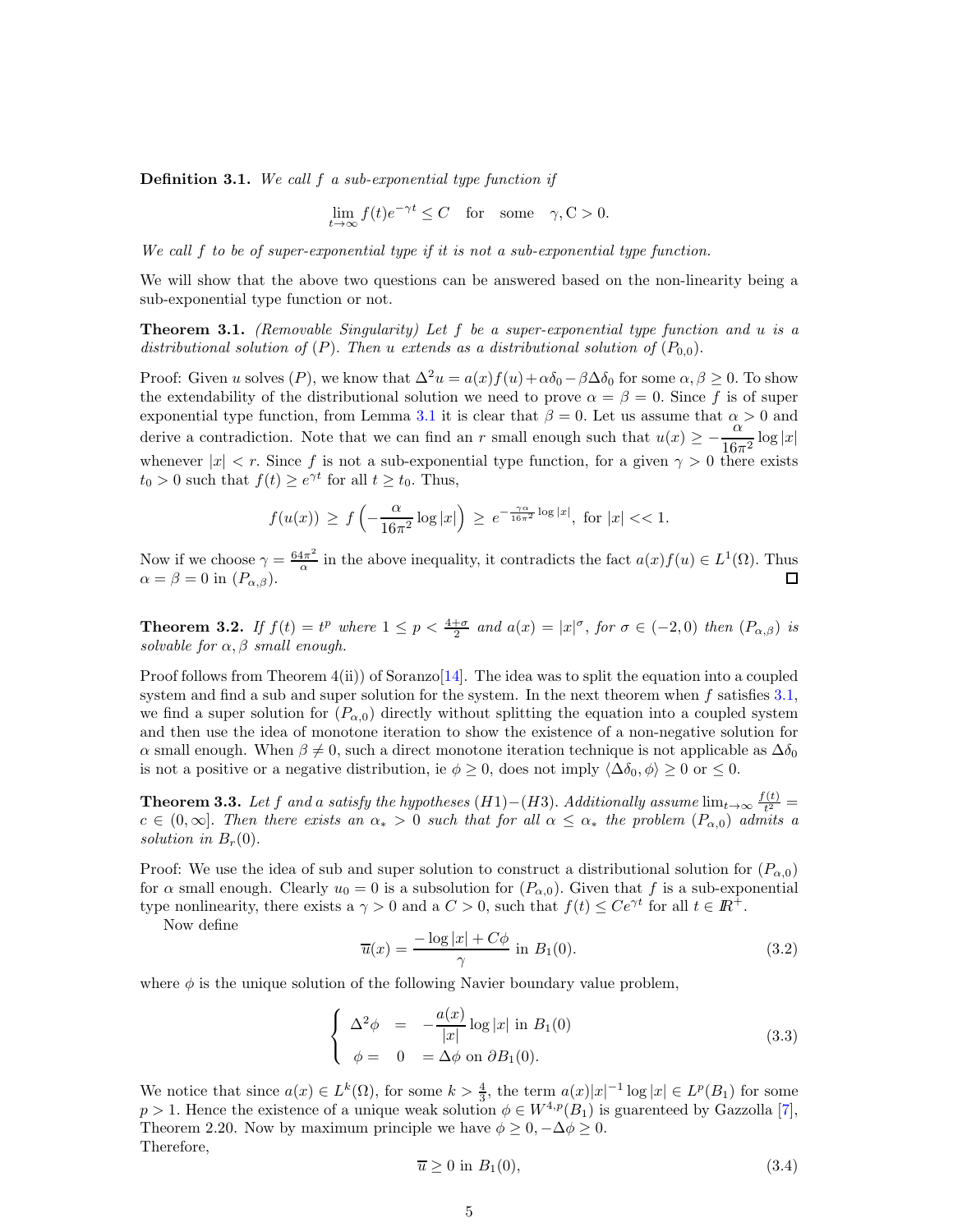$$
-\Delta \overline{u} = \frac{2}{\gamma |x|^2} - \frac{C}{\gamma} \Delta \phi \ge 0.
$$
\n(3.5)

and

$$
\Delta^2 \overline{u} = \frac{\delta_0}{8\pi^2 \gamma} + \frac{C}{\gamma |x|} a(x) \left| \log |x| \right|.
$$
 (3.6)

Note that  $a(x)f(\overline{u}) \leq \frac{C}{\overline{u}}$  $\frac{C}{|x|}a(x)e^{C\phi}$ . By Sobolev embedding, we know  $W^{4,p}(\Omega) \hookrightarrow C(\overline{\Omega})$ , and hence  $e^{C\phi}$  is bounded in  $B_1(0)$ . Now we fix an  $r > 0$  where  $e^{C\phi} \leq \frac{|\log |x||}{\log |x||}$  $\frac{S^{(m)}\Pi}{\gamma}$  in  $B_r(0)$ . We let  $\Omega = B_r(0)$ (where r depends only on  $\gamma$  and C) be a strict subdomian of  $B_1(0)$  where  $\frac{C}{\gamma|x|}a(x)|\log|x|| \geq$  $a(x)f(\overline{u})$ . Now from the choice of r and equations 3.4), (3.5) and (3.6) it is obvious that  $\overline{u}$  is a super solution of  $(P_{\alpha,0})$  where  $\alpha = \frac{1}{2\pi\alpha}$  $\frac{1}{8\pi^2\gamma}$ . Now let us define inductively with  $u_0 = 0$ 

$$
(P_{\alpha,0}^n) \begin{cases} \Delta^2 u_n = a(x) f(u_{n-1}) + \alpha \delta_0 & \text{in } \mathcal{D}'(\Omega) \\ u_n > 0, -\Delta u_n > 0 & \text{in } \Omega \\ u_n = \Delta u_n = 0 & \text{on } \partial\Omega \end{cases}
$$

Existence of such a sequence  $\{u_n\}$  can be obtained by writing  $u_n = w_n + \alpha \Phi$  where

$$
\begin{cases}\n\Delta^2 w_n = a(x) f(u_{n-1}) \text{ in } \Omega, \\
w_n = -\alpha \Phi, \Delta w_n = -\alpha \Delta \Phi \text{ on } \partial \Omega, \\
w_n \in W^{4,r}(\Omega) \text{ for some } r > 1.\n\end{cases}
$$

Existence of  $w_1$  is clear since  $f(0) = 0$  and from Theorem 2.2 of [7]. First let us show the positivity of  $u_1$  and  $-\Delta u_1$  in  $\Omega$ . Since  $w_1$  is bounded, we can choose  $\epsilon$  small enough so that  $u_1 = w_1 + \alpha \Phi > 0$  and  $-\Delta u_1 > 0$  in  $B_{\epsilon}$ . In  $\Omega \setminus B_{\epsilon}$  by weak comparison principle we can show that  $u_1 > 0$  and  $-\Delta u_1 > 0$ . Next we need to show that  $u_1 \leq \overline{u}$ . Note that by construction,  $\overline{u} > 0$  and  $-\Delta \overline{u} > 0$  in  $\overline{B_r} \setminus \{0\}$ . Then,  $\overline{u} - u_1$  satisfies the set of equations

$$
\begin{cases}\n\Delta^2(\overline{u}-u_1) \ge 0 & \text{in } \mathcal{D}(\Omega), \\
\overline{u}-u_1 > 0, -\Delta(\overline{u}-u_1) > 0 & \text{near } \partial\Omega.\n\end{cases}
$$

Now using the maximum principle for distributional solutions (Theorem 2.4) we find  $u_1 \leq \overline{u}$ .

Assume that there exists a function  $u_k$  solving  $(P_{\alpha,0}^k)$  for  $k=1,2\cdots n$  and

$$
0 \le u_1 \le u_2 \ldots \le u_n \le \overline{u} \text{ in } \Omega.
$$

Since f is non-decreasing we have  $a(x)f(u_n) \in L^p(\Omega)$ , for some  $p > 1$ . Thus by Sobolev embedding there exists a  $w_{n+1} \in C(\overline{\Omega}) \cap W^{4,p}(\Omega)$ . Also,

$$
\begin{cases} \Delta^2 (u_{n+1} - u_n) = a(x) f(u_n) - a(x) f(u_{n-1}) \ge 0 & \text{in } \Omega \\ u_{n+1} = u_n, \Delta u_{n+1} = \Delta u_n & \text{on } \partial \Omega. \end{cases}
$$

Again from weak comparison principle  $0 < u_n \leq u_{n+1}$  and  $0 \leq -\Delta u_n \leq -\Delta u_{n+1}$ . As before one can show that  $u_{n+1} \leq \overline{u}$ . Now if we define  $u(x) = \lim_{n \to \infty} u_n(x)$  one can easily verify that u is a solution of  $(P_{\alpha,0})$  for  $\alpha = \frac{1}{8\pi^2\gamma}$ . For a given f sub-exponential type function we have found a ball of radius r such that  $(P_{\alpha,0})$  posed on  $B_r(0)$  has a solution  $u_\alpha$  for  $\alpha = \frac{1}{8\pi^2\gamma}$ . This solution  $u_\alpha$  is a supersolution for  $(P_{\alpha',0})$  posed in  $B_r(0)$  and for  $\alpha' \in (0,\alpha)$ . Thus one can repeat the previous iteration and show that for all  $\alpha' \in (0, \alpha)$  there exists a weak solution for  $(P_{\alpha',0})$  in  $B_r(0)$ .  $\Box$ 

**Corollary 3.1.** Suppose for a given  $\gamma > 0$  there exists a  $C_{\gamma}$  such that  $f(t) \leq C_{\gamma}e^{\gamma t}$  for all  $t \in \mathbb{R}^+$ . Then  $(P_{\alpha,0})$  has a solution in  $B_{r_\alpha}(0)$  for all  $\alpha \in (0,\infty)$ . In particular if  $f(t) = t^p, p > 2$ *or*  $e^{t^{\delta}}, \delta < 1$  *then*  $(P_{\alpha,0})$  *is solvable for all*  $\alpha > 0$ *.*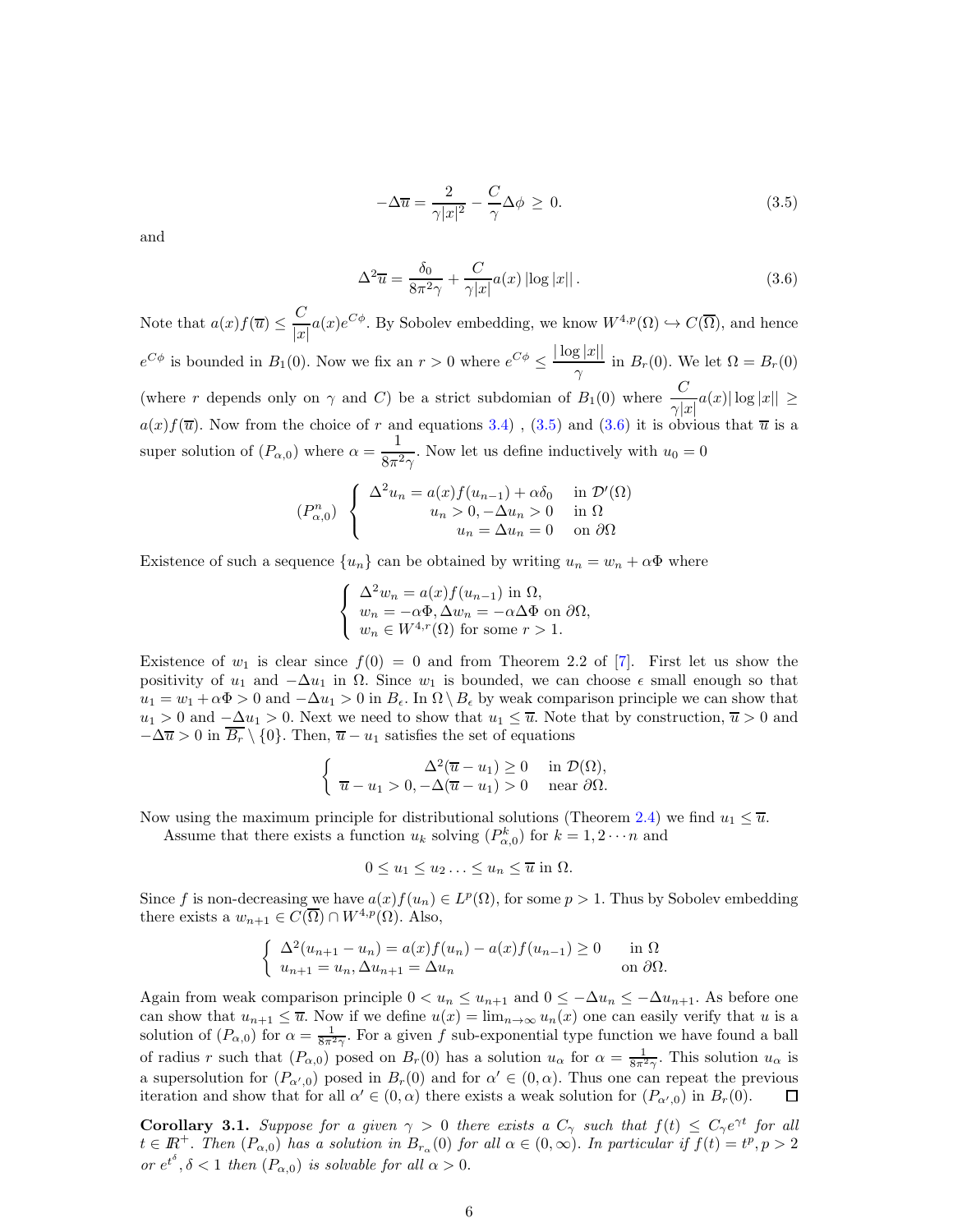Next we recall a Brezis-Merle  $[3]$  type of estimate for Biharmonic operator in  $\mathbb{R}^4$ . Let h be a distributional solution of

(2) 
$$
\begin{cases} \Delta^2 h = f & \text{in } \Omega \\ h = \Delta h = 0 & \text{on } \partial \Omega. \end{cases}
$$

where  $\Omega$  is a bounded domain in  $\mathbb{R}^4$ .

**Theorem 3.4.** *(C.S Lin [9])* Let  $f \in L^1(\Omega)$  and h is a distributional solution of (2). For a given  $\delta \in (0, 32\pi^2)$  *there exists a constant*  $C_{\delta} > 0$  *such that the following inequality holds:* 

$$
\int_{\Omega} \exp\left(\frac{\delta h}{\|f\|_1}\right) dx \le C_{\delta} (diam \Omega)^4
$$

*where diam* Ω *denote the diameter of* Ω.

**Theorem 3.5.** Let f be a sub-exponential type function. Let u be a solution of  $(P_{0,0})$  with  $u = \Delta u = 0$  *on*  $\partial \Omega$ . Then *u is regular in*  $\Omega$ .

Proof: Let u be a solution of  $\Delta^2 u = a(x) f(u)$  in  $\Omega$  with Navier boundary conditions. Write  $g(x) = a(x)f(u)$ , then  $g \in L^1(\Omega)$ . Fix a  $l > 0$  and split  $g = g_1 + g_2$  where  $||g_1||_1 < \frac{1}{l}$  and  $g_2 \in L^{\infty}(\Omega)$ . Let  $u_2$  be the unique solution of

$$
\begin{cases}\n\Delta^2 u_2 = g_2 \text{ in } \Omega, \\
u_2 = 0, \Delta u_2 = 0 \text{ on } \partial \Omega.\n\end{cases}
$$

Then

$$
\begin{cases} \Delta^2 u_1 = g_1 \text{ in } \Omega, \\ u_1 = 0, \Delta u_1 = 0 \text{ on } \partial \Omega. \end{cases}
$$

Choosing  $\delta = 1$  in Theorem 3.4, we find Ω  $exp(\frac{|u_1|}{||u_1||})$  $\frac{|u_1|}{\|g_1\|_1}$   $\leq C_1(diam \Omega)^4$ . Thus  $e^{l|u_1|} \in L^1(\Omega)$ . Since  $u_2 \in L^{\infty}(\Omega)$ , we have  $e^{l|u|} \in L^1(\Omega)$  for all  $l > 0$ . We use this higher intergrability property of u in establishing its regularity.

We can show that  $a(x) f(u) \in L^r(\Omega)$  for some  $r > 1$ . In fact,

$$
\int_{\Omega} (a(x)f(u))^{r} \leq \tilde{C} \int_{\Omega} a(x)^{r} e^{\gamma ru} \n\leq C_{2} \left( \int_{\Omega} a(x)^{pr} \right)^{1/p} \left( \int_{\Omega} e^{p' \gamma ru} \right)^{1/p'} < \infty
$$

if we choose  $p, r > 1$  close enough to 1 so that  $1 < p.r \leq k$ , where  $a(x) \in L^k(\Omega)$ . Now let v be the unique weak solution of

$$
\begin{cases}\n\Delta^2 v = a(x)f(u) \text{ in } \Omega, \\
v = 0, \Delta v = 0 \text{ on } \partial\Omega.\n\end{cases}
$$

We have  $v \in C^{3,\gamma'}(\overline{\Omega})$  for all  $\gamma' \in (0,1)$ . Now  $u = v + h$  for some biharmonic function h. Therefore  $u \in C^{3,\gamma'}$  $(\Omega)$ .  $\qquad \qquad \Box$ 

**Remark 3.1.** *The previous theorem is true even if*  $a(x) \in L^k(\Omega)$  *for some*  $k > 1$ *.* 

When f is super exponential in nature an arbitrary solution of  $\Delta^2 u = a(x) f(u)$  in  $\mathcal{D}'(\Omega)$  need not be bounded. We consider the following example.

**Example 3.1.** Let  $w(x) = (-4\log|x|)^{\frac{1}{\mu}}$  for some  $\mu > 1$ . Then one can verifty that whenever  $x \neq 0$ ,

$$
\Delta^2 w=b_1 e^{w^\mu} w^{1-4\mu} [b_2 w^{2\mu}-b_3]
$$

 $for some positive constants b_i. Since f(w) = b_1 e^{w^{\mu}} w^{1-4\mu} [b_2 w^{2\mu} - b_3]$  *is super exponential in nature,* w extends as an unbounded distributional solution of  $\Delta^2 w = f(w)$  in  $B_r(0)$  for r small enough.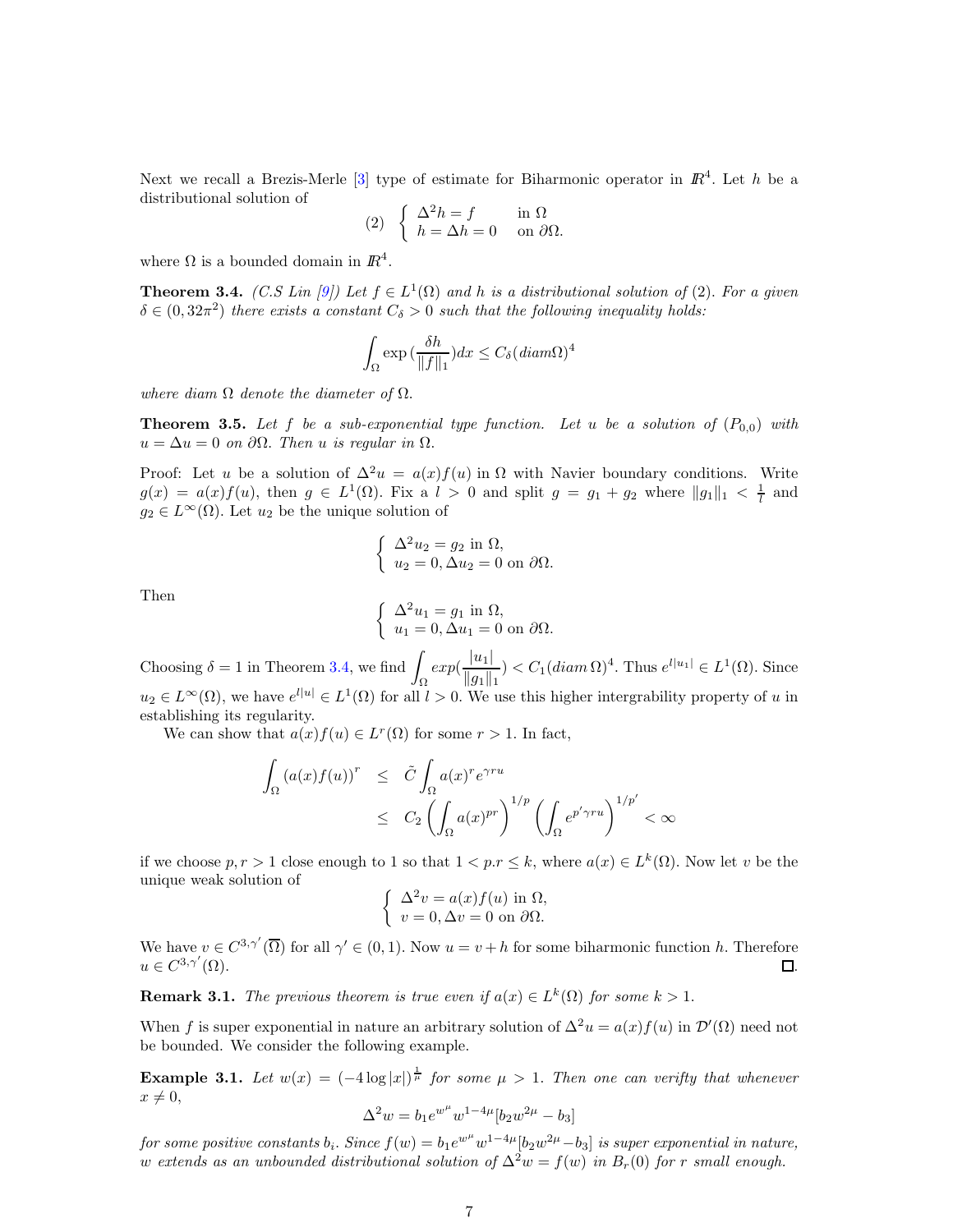# 4. Polyharmonic Operator in  $\mathbb{R}^{2m}$

We suppose  $\Omega$  is a bounded domain in  $\mathbb{R}^N$ ,  $N \geq 2m$  with smooth boundary and  $0 \in \Omega$ . We denote  $\Omega'$  as  $\Omega \setminus \{0\}.$ 

**Theorem 4.1.** Suppose  $g : \Omega' \times [0, \infty) \to \mathbb{R}^+$  is a measurable function and  $\Delta^k u \in L^1_{loc}(\Omega')$  $for \, k = 0, 1, \ldots m$ . Let  $(-\Delta)^m u = g(x, u)$  *in*  $\mathcal{D}'(\Omega')$  *with*  $(-\Delta)^k u \geq 0$  *for*  $k = 0, 1, \ldots, m - 1$  *a.e in*  $\Omega'$ . *Then*  $u, g(x, u) \in L^1_{loc}(\Omega)$  *and there exist non-negative constants*  $\alpha_0, ..., \alpha_{m-1}$  *such that*  $(-\Delta)^m u = g(x, u) +$  $\sum^{m-1}$  $i=0$  $\alpha_i(-\Delta)^i\delta_0$  *in*  $\mathcal{D}'(\Omega)$ .

Now we restrict ourselves to dimension  $N = 2m$  and  $g(x, u)$  to take a specific form  $g(x, u)$  $a(x) f(u)$ . Throughout this section we make the following assumption:

 $(H1')$   $f: [0, \infty) \mapsto [0, \infty)$  is a continuous function which is non-decreasing in  $\mathbb{R}^+$  and  $f(0) = 0$ .

(H2')  $a(x)$  is non negative measurable function in  $L^k(\Omega)$  for some  $k > \frac{2m}{2m-1}$ .

(H3') There exists  $r_0 > 0$  such that  $\text{essinf}_{B_{r_0}} a(x) > 0$ .

Let  $u$  be a measurable function which satisfies the problem below,

$$
(P1) \qquad \begin{cases} & (-\Delta)^m u = a(x) f(u) \quad \text{in } \Omega' \\ & (-\Delta)^k u \ge 0 \text{ in } \Omega', \quad k = 0, \dots, m-1 \\ & u \in C^{2m}(\overline{\Omega} \setminus \{0\}). \end{cases}
$$

Then by 4.1 we know that u is a distribution solution of  $(P^1_{\alpha_0,\dots,\alpha_{m-1}})$ 

$$
(P^1_{\alpha_0,\dots,\alpha_{m-1}}) \qquad \begin{cases} (\text{-}\Delta)^m u &= a(x)f(u) + \sum_{i=0}^{m-1} \alpha_i (-\Delta)^i \delta_0 \text{ in } \Omega \\ (\text{-}\Delta)^k u \ge 0, & k = 0, \dots, m-1 \text{ in } \Omega' \\ \alpha_i \ge 0, \text{ for } i = 0, \dots, m-1 \text{ and } u, a(x)f(u) \in L^1(\Omega). \end{cases}
$$

In [4], Soranzo et.al considered a specific equation  $(-\Delta)^m u = |x|^{\sigma} u^p$  in  $\Omega'$ , with  $\sigma \in (-2m, 0)$ and  $(-\Delta)^k u \geq 0$ , for  $k = 0, 1, ..., m$ . By Corollary 1 of [4], if  $N = 2m$  and  $p > \max\{1, \frac{N+\sigma}{2}\}\$  then  $\alpha_1 = \alpha_2 = \cdots = \alpha_{m-1} = 0$  in  $(P^1_{\alpha_0,\ldots,\alpha_{m-1}})$ . This result can be sharpened for any weight function  $a(x)$  satisfying (H3) in a standard way and we skip the details of the proof.

 $\textbf{Remark 4.1.}$  *Let* u *satisfy*  $(P^1)$  *and*  $\lim_{t\to\infty}\frac{f(t)}{t^m}$  $t^{\overline{(c)}}$  = c  $\in$  (0,  $\infty$ ). *Then we have*  $\alpha_1 = \alpha_2 = ...$  $\alpha_{m-1}=0$  in  $(P^1_{\alpha_0,\dots,\alpha_{m-1}})$  and hence u is a distributional solution of  $(-\Delta)^mu=a(x)f(u)+\alpha_0\delta_0$ *in* Ω.

Now the following theorem gives us a sharp condition on f which determines  $\alpha_0 = 0$  in  $(P_{\alpha_0,0,\dots,0}^1)$  and the proof is as similar to *Theorem* 3.1.

**Theorem 4.2.** Let f be a super-exponential type function and u is distribution solution of  $(P<sup>1</sup>)$ . *Then u extends as a distributional solution of*  $(P_{0,0, \ldots,0}^1)$ *.* 

**Theorem 4.3.** Let f and a satisfy the hypotheses  $(H1') - (H3')$ . Additionally assume  $\lim_{t\to\infty} \frac{f(t)}{t^m}$  $\frac{v}{t^m} =$  $c \in (0,\infty]$ . Then there exists an  $\alpha_0 > 0$  such that for all  $\alpha \leq \alpha_0$  the problem  $(P^1_{\alpha,0,\dots,0})$  admits a *solution in*  $B_r(0)$ , where the radius of the ball depends on the nonlinearity f.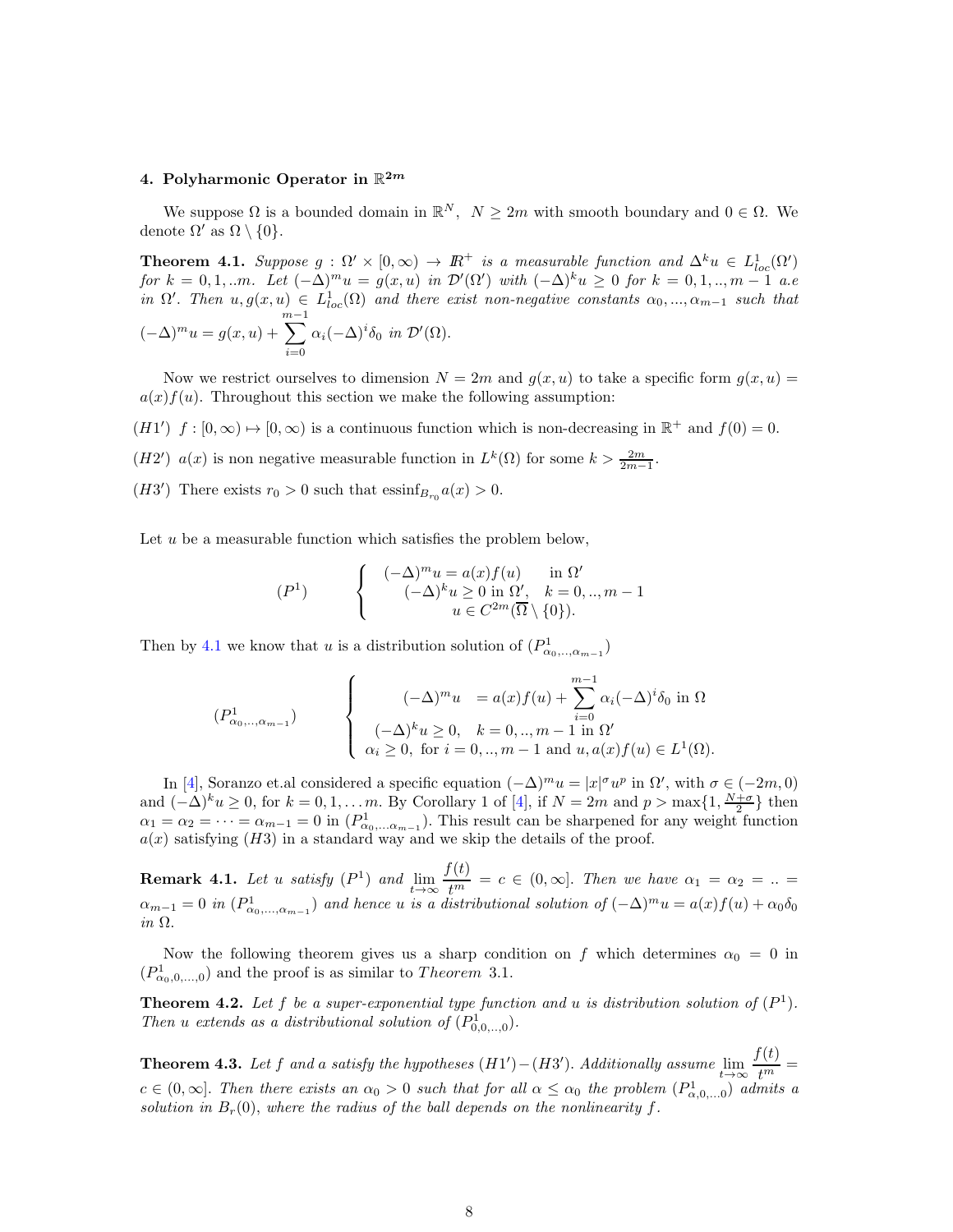Proof: We proceed as in Theorem 3.3, by constructing sub and super distributional solution for  $(P_{\alpha,0,..,0}^1)$  for all  $\alpha$  small enough. We note that  $u_0 = 0$  is a sub-solution, and let

$$
\overline{u}(x) = \frac{-\log|x| + C\phi}{\gamma}
$$
 in  $B_1(0)$  (4.1)

where  $\phi$  is the unique solution of the following Navier boundary value problem,

$$
\begin{cases}\n(-\Delta)^m \phi = -\frac{a(x)}{|x|} \log |x| \text{ in } B_1(0) \\
\phi = \Delta \phi = ... = (\Delta)^{m-1} \phi \text{ on } \partial B_1(0).\n\end{cases}
$$
\n(4.2)

Then  $\bar{u}$  is a supersolution of  $(P_{\alpha,0...0}^1)$  in a small ball  $B_r(0)$ . Rest of the proof follows exactly as in the case of biharmonic operator. □

Next we state a Brezis-Merle type of type of estimates for poly-harmonic operator in  $\mathbb{R}^{2m}$ .

**Theorem 4.4.** *(Martinazzi [11])* Let  $f \in L^1(B_R(x_0)), B_R(x_0) \subset \mathbb{R}^{2m}$ , and let v solve

$$
\begin{cases}\n(-\Delta)^m v = f \text{ in } B_R(x_0), \\
v = \Delta^2 v = \dots = \Delta^{m-1} v = 0 \text{ on } \partial B_R(x_0)\n\end{cases}
$$

*Then, for any*  $p \in (0, \frac{\gamma_m}{\|\mathbf{f}\|})$  $\frac{m}{\|f\|_{L^1(B_R(x_0))}},$  we have  $e^{2mp|v|} \in L^1(B_R(x_0))$  and Z  $B_R(x_0)$  $e^{2mp|v|}dx \leq C(p)R^{2m},$ 

*where*  $\gamma_m = \frac{(2m-1)!}{2}$  $\frac{(-1)^{1}}{2}$   $|S^{2m}|$ .

Finally with the help of above theorem we prove a regularity result for the polyharmonic operator.

**Theorem 4.5.** Let  $a(x)$  and f satisfies the properties as in  $(H1') - (H3')$  and also assume that f *be a sub-exponential type function. Let* u *be a solution*  $(P_{0,0, \ldots, 0}^1)$  with  $u = \Delta u = ... = \Delta^{m-1}u = 0$ *on*  $\partial\Omega$ *. Then*  $u \in C^{2m-1,\gamma'}(\Omega)$ *, for all*  $\gamma' \in (0,1)$ *.* 

Acknowledgement : Dhanya.R was supported by UGC under Dr.D.S Kothari Postdoctoral fellowship scheme No.F.4-2/2006(BSR)/13-1045. Both the authors would like to thank Prof. S. Prashanth for various useful discussions.

#### References

- [1] Bidaut-Véron, Marie Françoise; Yarur, Cecilia; Semilinear elliptic equations and systems with measure data: existence and a priori estimates. Adv. Differential Equations 7 (2002), no. 3, 257-296.
- [2] H. Brezis and P.L Lions, A Note on Isolated Singularities for Linear Elliptic Equations, Mathematical Analysis and Applications, Part A Advances in Mathematics Supplementary Studies, Vol. 7A,263-266.
- [3] H. Brezis and Frank Merle, Uniform Estimates and blow-up behaviour for solutions of  $-\Delta u$  $V(x)e^u$  in two dimensions, Communication in Partial Differential Equations, 16,(8 and 9), 1223-1253 (1991).
- [4] Caristi, Gabriella; Mitidieri, Enzo; Soranzo, Ramo;n Isolated singularities of polyharmonic equations. Dedicated to Prof. C. Vinti (Italian) (Perugia, 1996). Atti Sem. Mat. Fis. Univ. Modena 46 (1998), suppl., 257-294.